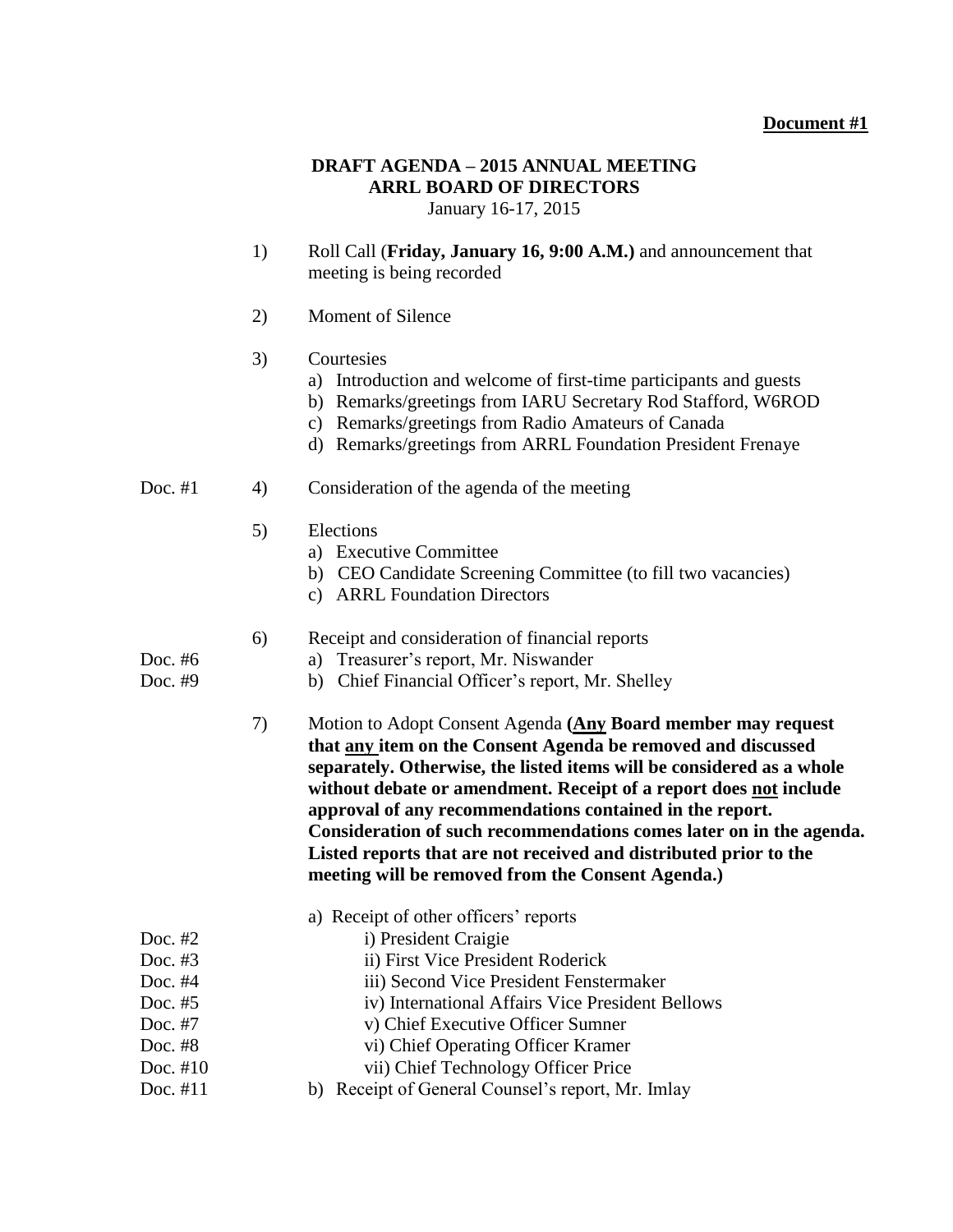| Doc. $#12$ | Receipt of Legislative Relations report<br>C)                |  |  |
|------------|--------------------------------------------------------------|--|--|
|            | d) Receipt of committee and coordinator reports              |  |  |
| Doc. $#13$ | i) Executive Committee, Mrs. Craigie, Chairman               |  |  |
| Doc. $#14$ | ii) Administration & Finance Committee, Mr. Widin, Chairman  |  |  |
| Doc. $#15$ | iii) Programs & Services Committee, Mr. Mileshosky, Chairman |  |  |
| Doc. $#16$ | iv) Ethics & Elections Committee, Mr. Frenaye, Chairman      |  |  |
| Doc. $#17$ | v) Amateur Radio Legal Defense & Assistance Committee        |  |  |
| Doc. $#18$ | vi) RF Safety Committee, Mr. Olson, Liaison                  |  |  |
| Doc. $#19$ | vii) EMC Committee, Mr. Carlson, Chairman                    |  |  |
| Doc. $#20$ | viii) Public Relations Committee, Mr. Hudzik, Liaison        |  |  |
| Doc. #21   | ix) Historical Committee, Mr. Bellows, Chairman              |  |  |
| Doc. #22   | x) Ad Hoc HF Band Planning Committee, Mr. Roderick, Chairman |  |  |
| Doc. #23   | xi) Ad Hoc LoTW Committee, Mr. Widin, Chairman               |  |  |
| Doc. #24   | xii) CEO Selection Criteria Committee, Mr. Isely, Secretary  |  |  |
| Doc. #25   | xiii) ARDF Coordinator Joe Moell, K0OV                       |  |  |
| Doc. #26   | xiv) Contest Advisory Committee, Mr. Rehman, Liaison         |  |  |
| Doc. #27   | xv) DX Advisory Committee, Mr. Norris, Liaison               |  |  |
|            | $\mathbf{r}$                                                 |  |  |

## **[END OF CONSENT AGENDA]**

- 8) Consideration of items removed from Consent Agenda
- 9) Consider recommendations of the Standing Committees **(Additional recommendations as contained in the reports will be added to this agenda item as the reports are received.)**
	- a) Executive Committee
	- b) Administration & Finance Committee
		- i) Ratification of 2015-2016 Plan
	- c) Programs & Services Committee
- 10) Consider additional recommendations as contained in reports **(to be added to this agenda item as the reports are received)**
- 11) Proposals for amendments to Articles of Association and Bylaws
- 12) Directors' motions:

| Mr. Williams<br>a) | <b>Great Lakes Division</b> |
|--------------------|-----------------------------|
|--------------------|-----------------------------|

- b) Mr. Lisenco Hudson Division
- c) Mr. Blocksome Midwest Division
- d) Mr. Frenaye New England Division
- e) Mr. Pace Northwestern Division
	-
- f) Mr. Vallio Pacific Division
- g) Mr. Bodson Roanoke Division
- h) Mr. Mileshosky Rocky Mountain Division
- i) Mr. Rehman Southeastern Division
- j) Mr. Norton Southwestern Division